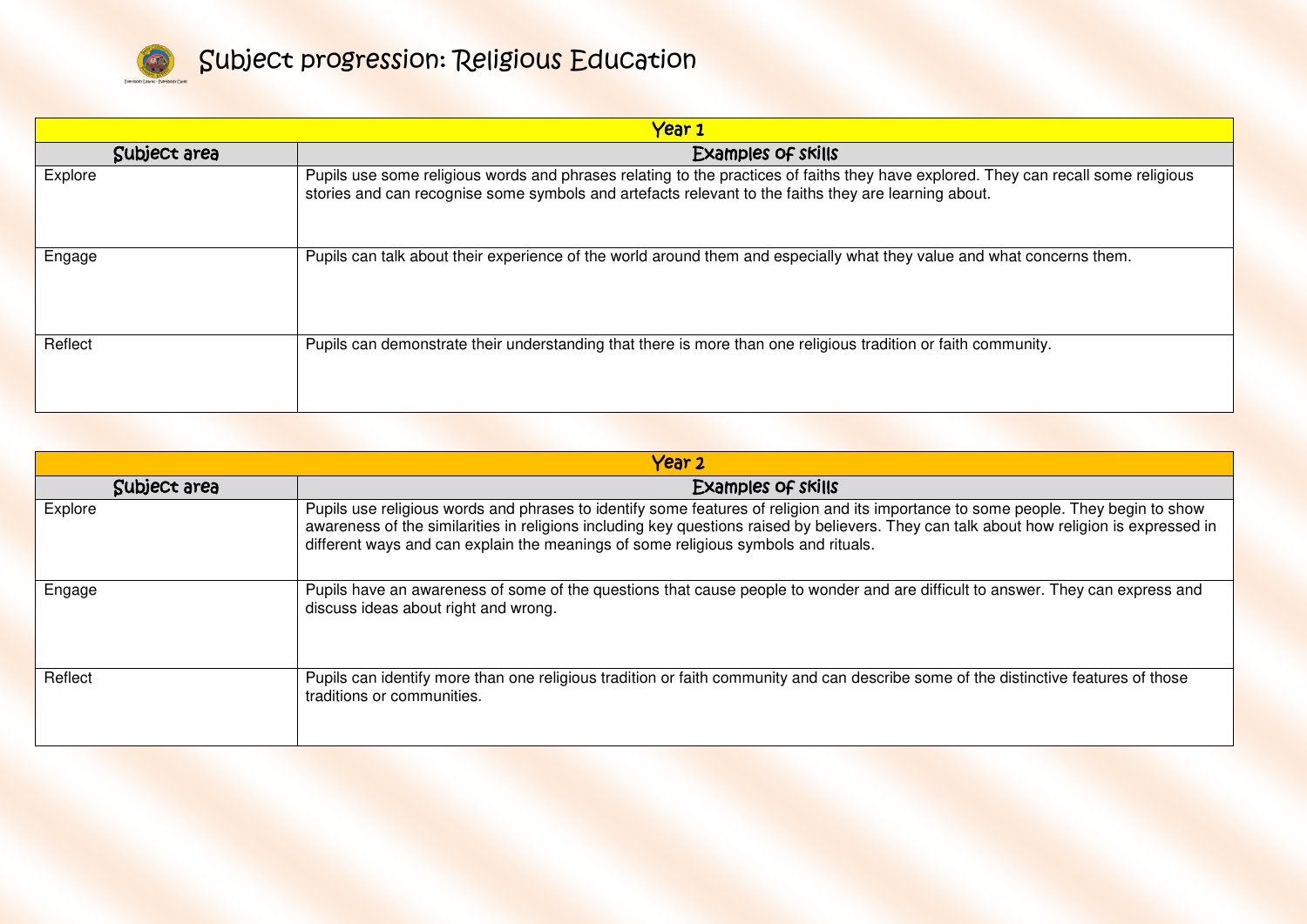| Year 3       |                                                                                                                                                                                                                                                                                                                                                                                  |
|--------------|----------------------------------------------------------------------------------------------------------------------------------------------------------------------------------------------------------------------------------------------------------------------------------------------------------------------------------------------------------------------------------|
| Subject area | Examples of skills                                                                                                                                                                                                                                                                                                                                                               |
| Explore      | Pupils demonstrate their developing religious vocabulary in describing some key features of some religions and identifying their<br>differences. They can make links between beliefs, practices and sources, including religious stories and texts. They begin to identify<br>the impact religion has on believers' lives. They can describe some forms of religious expression. |
| Engage       | Pupils learn to ask important questions about values, commitments and beliefs, making links between their own and others'<br>responses, attitudes and behaviour.                                                                                                                                                                                                                 |
| Reflect      | Pupils can identify and distinguish between the faiths being explored and can express some awareness of their identity within or<br>outside these faiths. They show an understanding of the implications of living in a diverse society.                                                                                                                                         |

| Year 4       |                                                                                                                                                                                                                                                                                                                                                                               |
|--------------|-------------------------------------------------------------------------------------------------------------------------------------------------------------------------------------------------------------------------------------------------------------------------------------------------------------------------------------------------------------------------------|
| Subject area | Examples of skills                                                                                                                                                                                                                                                                                                                                                            |
| Explore      | Pupils use their expanding religious vocabulary to describe and show understanding of sources, practices, beliefs, ideas and<br>experience. They can describe some of the differences and similarities both within and between religions. They can talk about the<br>impact of religion on people's lives and can explain the meanings of some forms of religious expression. |
| Engage       | Pupils discuss fundamental questions about identity and belonging, about meaning and purpose in life, about values and<br>commitment. They can recognise the implications and consequences attaching to making choices between right and wrong.                                                                                                                               |
| Reflect      | Pupils can apply their ideas about identity and commitment to their own and other people's lives. They can say who and what<br>influences and inspires them and can give reasons for their ideas. They can discuss their experience of living alongside people who<br>have a different faith or point of view.                                                                |